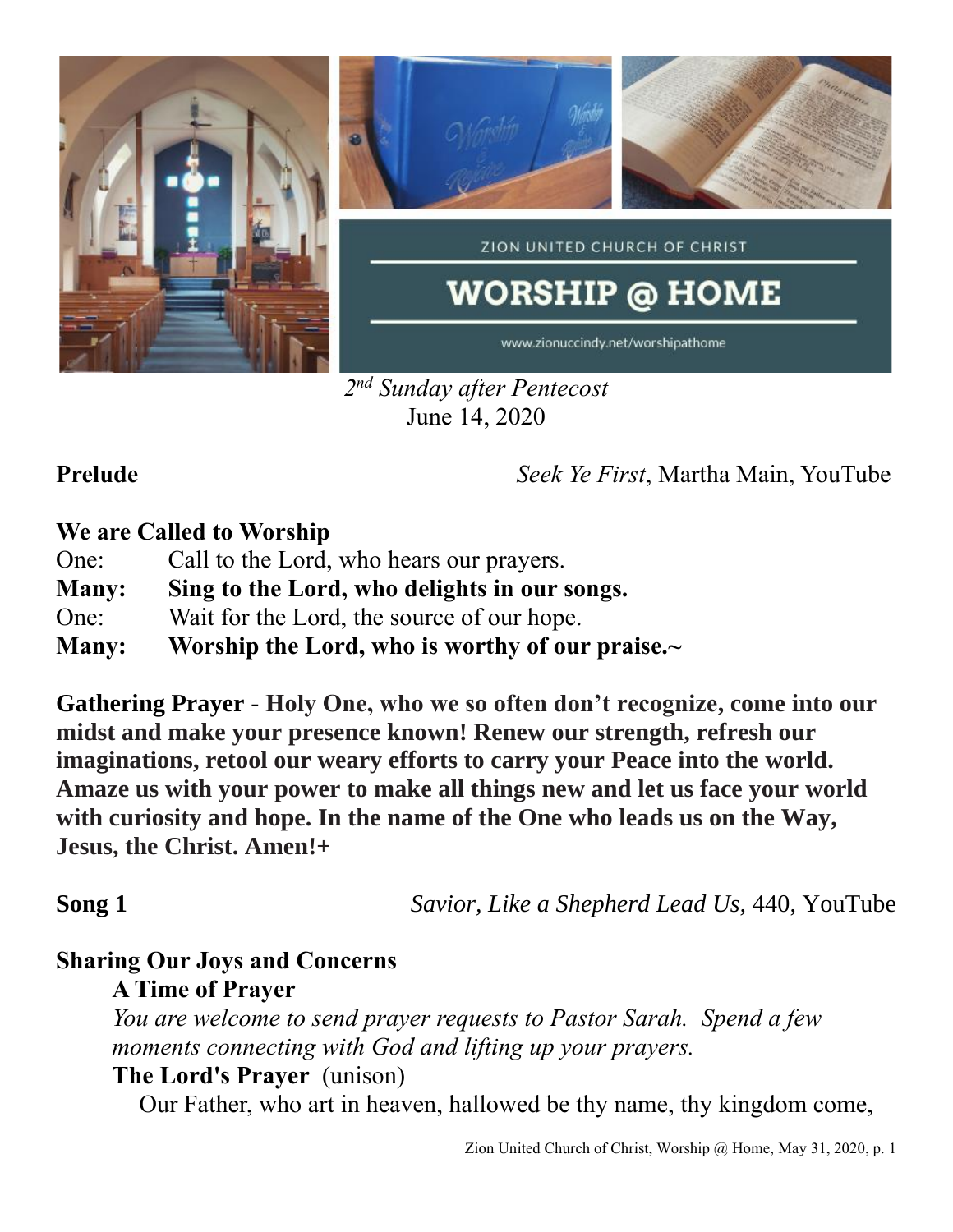thy will be done, on earth as it is in heaven. Give us this day our daily bread. And forgive us our debts, as we forgive our debtors. And lead us not into temptation, but deliver us from evil. For thine is the kingdom, and the power, and the glory, forever. Amen.

Martha Main on Piano and Michael Main on Chimes, YouTube

### **We Hear God's Word** Matthew 9:35-10:4

35 Then Jesus went about all the cities and villages, teaching in their synagogues, and proclaiming the good news of the kingdom, and curing every disease and every sickness. <sup>36</sup>When he saw the crowds, he had compassion for them, because they were harassed and helpless, like sheep without a shepherd. <sup>37</sup>Then he said to his disciples, 'The harvest is plentiful, but the laborers are few; <sup>38</sup>therefore ask the Lord of the harvest to send out laborers into his harvest.'

10Then Jesus summoned his twelve disciples and gave them authority over unclean spirits, to cast them out, and to cure every disease and every sickness. <sup>2</sup>These are the names of the twelve apostles: first, Simon, also known as Peter, and his brother Andrew; James son of Zebedee, and his brother John; <sup>3</sup>Philip and Bartholomew; Thomas and Matthew the tax-collector; James son of Alphaeus, and Thaddaeus; <sup>4</sup>Simon the Cananaean, and Judas Iscariot, the one who betrayed him.

**Song 2** *The Summons*, 350, YouTube

**Meditation** *Discipleship: A Way of Compassion*

### **Special Music** *Amazing Grace*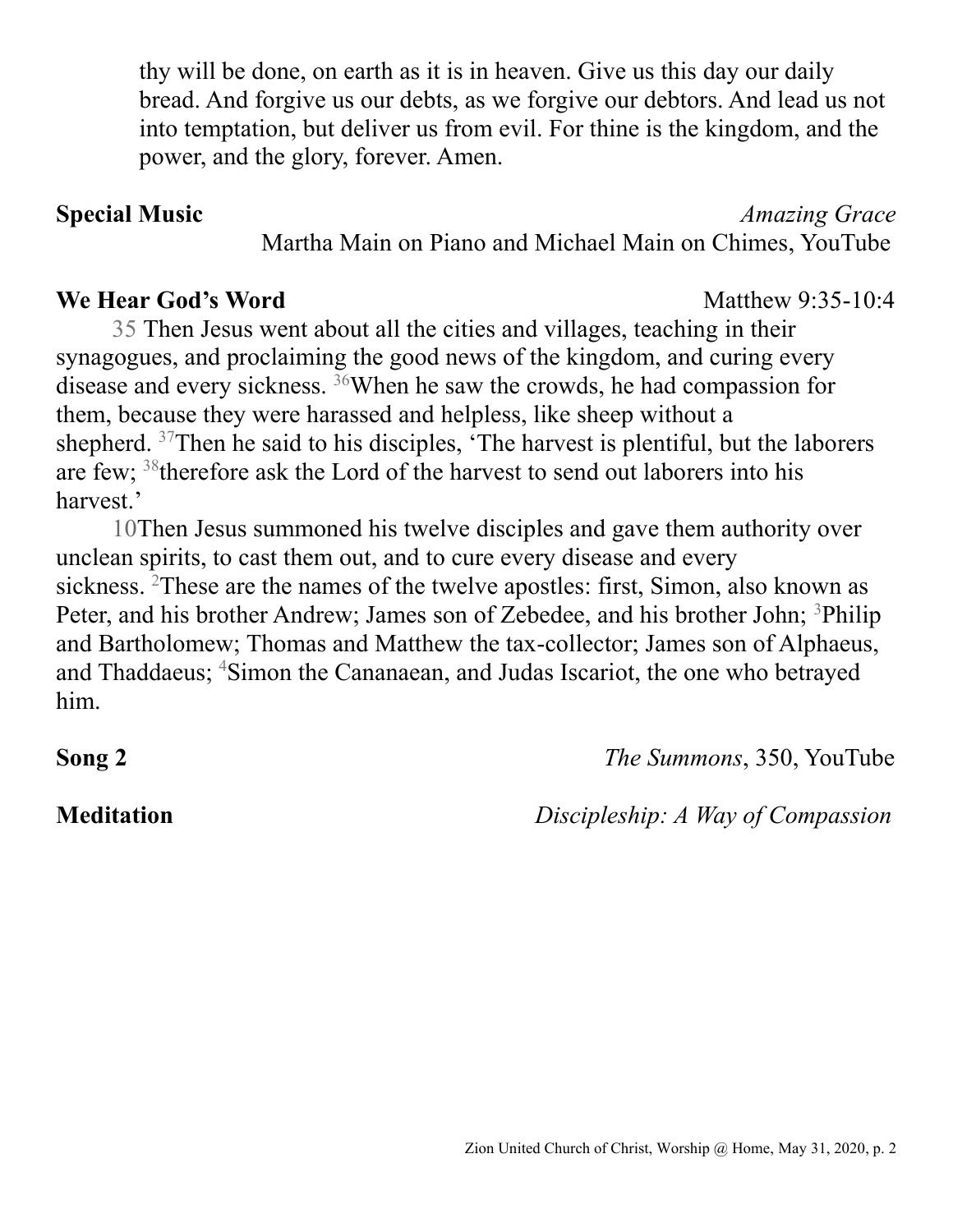## **Spiritual Practice of the Week**



COMPASSION

to suffer with



Throughout his ministry, Jesus was guided by a heart of compassion. He saw the suffering and pain around him and responded with healing love and care. There is deep pain in our world these days. There are times we want to look away, but as Christ's disciples we are sent out to the world to provide healing love and care like Jesus. This week, when you encounter suffering in the world, take a few moments to let compassion grow in you. How might you respond in ways that are healing?

## **We Respond to God's Word with Our Giving Offertory**

Friends, we may not be together in person today as we worship, but the ministry of our church goes on. During this time when we are apart, we are still in need financial support for our ministry.

You're invited to take out your checkbook in these moments. As you write out your offering, be prayerful with each letter and number. In times such as these, when money becomes tight and our economy in under strain, God invites us to be generous and give what we can. These are gifts we freely give, as we are able and as we are called.

We ask that you please mail in your offerings to our office. Zion United Church of Christ 8916 E. Troy Ave. Indianapolis, IN 46239

You can now submit your offerings on our website through a secure PayPal donation button. Please know that PayPal receives a 2.2% processing fee and